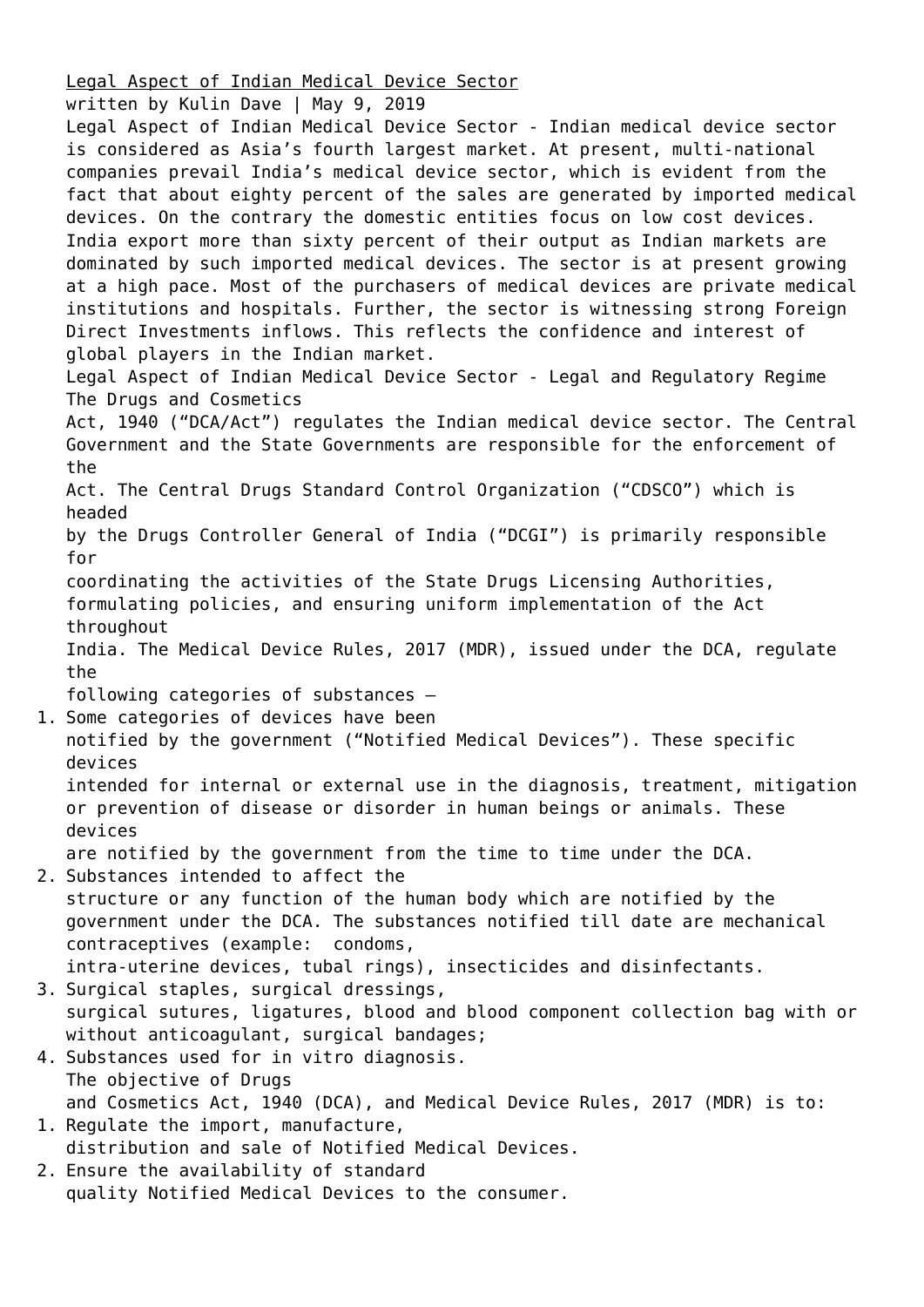Manufacture of Notified Medical Device in India Each manufacturing location requires a separate license for each Notified Medical Device at such manufacturing location. The license for manufacturing a Class A or B device is issued by the State Licensing Authority whereas the licensing to manufacture a Class C or D device is issued by the Central Licensing Authority. On the contrary, importing a Notified Medical Device into India requires additional legal formalities. The import of medical devices is governed under the provisions of the Export and Import Policy of India. Standards of Manufacture All medical devices are required to conform to the following standards, in the same order of relevance: 1. A standard notified by central government for the medical device specifically or which has been laid down by the Bureau of Indian Standards ("BIS"); or 2. Where (i) is absent, to a standard laid down by International Organisation for Standardisation ("ISO") or the International Electro Technical Commission ("IEC"), or by any other pharmacopoeial standards; or 3. Where both (i) and (ii) are absent, to the validated manufacturer's standards. Moreover, MDR in its fifth schedule lays down 'Quality Management System' (QMS) that is to be followed during the manufacture of medical devices and in-vitro diagnostics. Labelling The labelling of Notified Medical Devices is governed by three statutes: 1. The Medical Devices Rules, 2017 ("MDR") – A Notified Medical Device must be labelled according to specifications outlined in the MDR before it is sold or distributed in India. It is permissible for importers to print the mandatory declarations on a label and stick the label to the package. The MDR prescribes the contents of the label to the package such as name of the medical device, name of manufacturer and address of manufacturing premises, the details necessary for the user to identify the device and its use, etc. 2. The Legal Metrology (Packaged Commodity) Rules, 2011 – These Rules, notified under the Legal Metrology Act, 2009, regulates the packaging and labelling of prepacked commodities in India. Since  $1^{st}$  January, 2018, Notified Medical Devices are required to bear additional declarations and particulars on retail package as prescribed under the Legal Metrology (Packaged Commodity) Rules,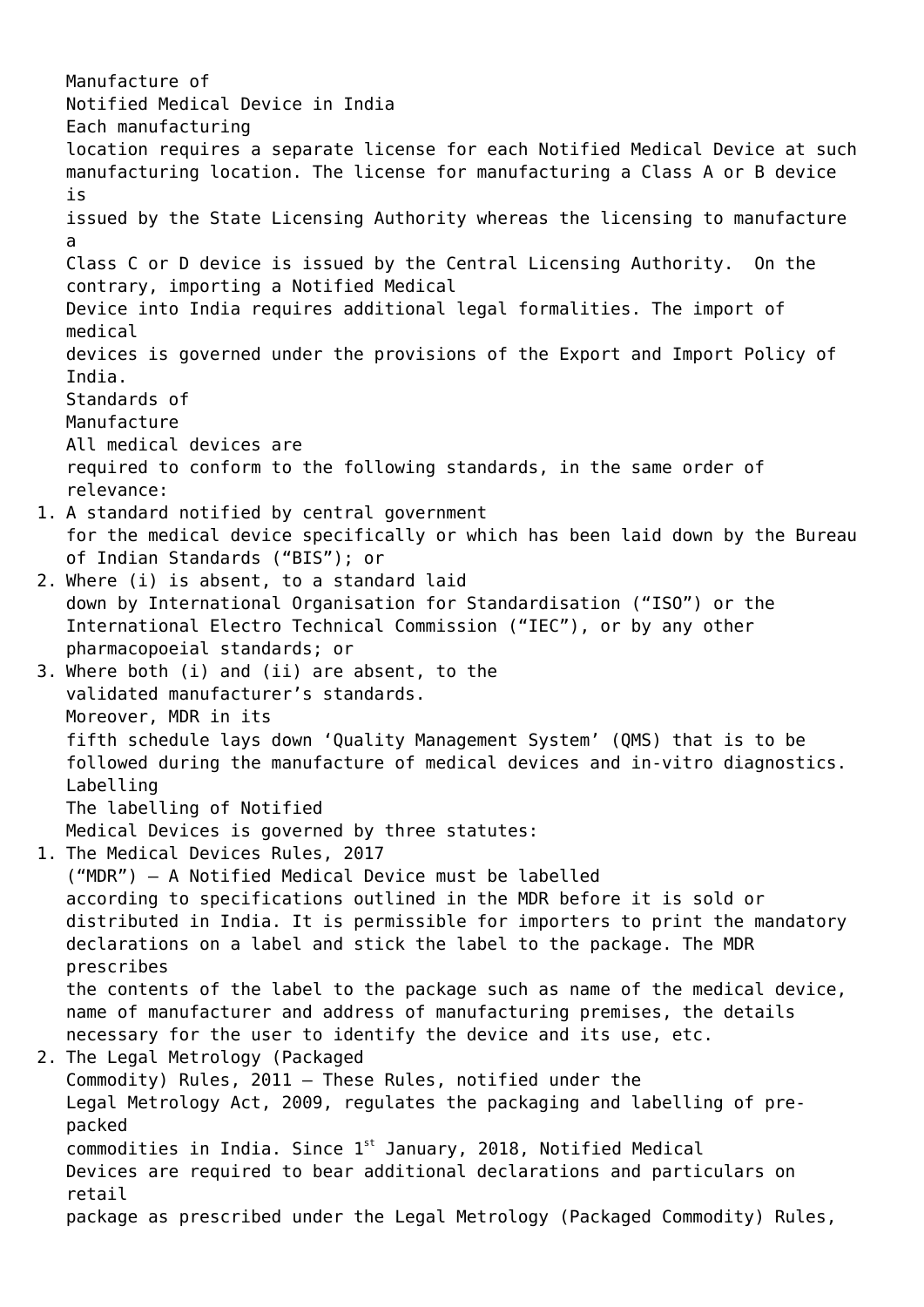2011. 3. Drug (Prices Control) Order, 2013 – It requires all manufacturers and importers of Notified Medical Devices to declare the MRP on the label. Penalties The Government of India through Ministry of Health and Family Welfare notified an amendment to the Act in 2009 which attempts to strengthen the existing law against the menace of spurious and counterfeit medical devices in India. The said amendment has changed certain provisions of the Act that specifically relate to the offences of manufacture and trade of spurious Notified Medical Devices. The penalties have been enhanced through the amendment for manufacture, sale, and distribution. Exhibiting or offering for sale or distribution of spurious or counterfeit Notified Medical Devices attracts a penalty up to INR 1,000,000 (appx. USD 16,667) or 3 times the value of the Notified Medical Device confiscated, whichever is higher and imprisonment of not less than 10 years which may extend up to life, for spurious or counterfeit Notified Medical Device leading to death or grievous hurt. Exim Restrictions With regard to Legal Aspect of Indian Medical Device Sector in Imports and exports, it is regulated by the Foreign Trade (Development and Regulation) Act, 1992, the Customs Act, 1962 along with Export-Import Policy (EXIM Policy), issued by the Ministry of Commerce and Industry of the Government of India. The present EXIM policy also known as the Foreign Trade Policy covers the period 2015 – 2020. The objective of the EXIM policy is to improve export performance, develop export potential and create a favourable balance of payments positions. Drugs and Magic Remedies (Objectionable Advertisement) Act, 1954 The application of above legislation, earlier applied only to drugs, has been extended to medical devices by the Indian Courts. The Act prohibits advertisements about diagnosis, cure, mitigation or prevention of (54) diseases and enumerated disorders such as rheumatism, heart diseases, cancer, diabetes, etc. The Competition Act, 2002 The continuous growth of medical devices industry, raises competition law issues (anti-trust). However, the medical devices are protected under several Intellectual Property laws. The need to provide protection to medical device companies for their innovation is well recognized under the Competition Act, 2002, however the same is restricted by providing specific inclusions under Section 3(5) of the Competition Act.